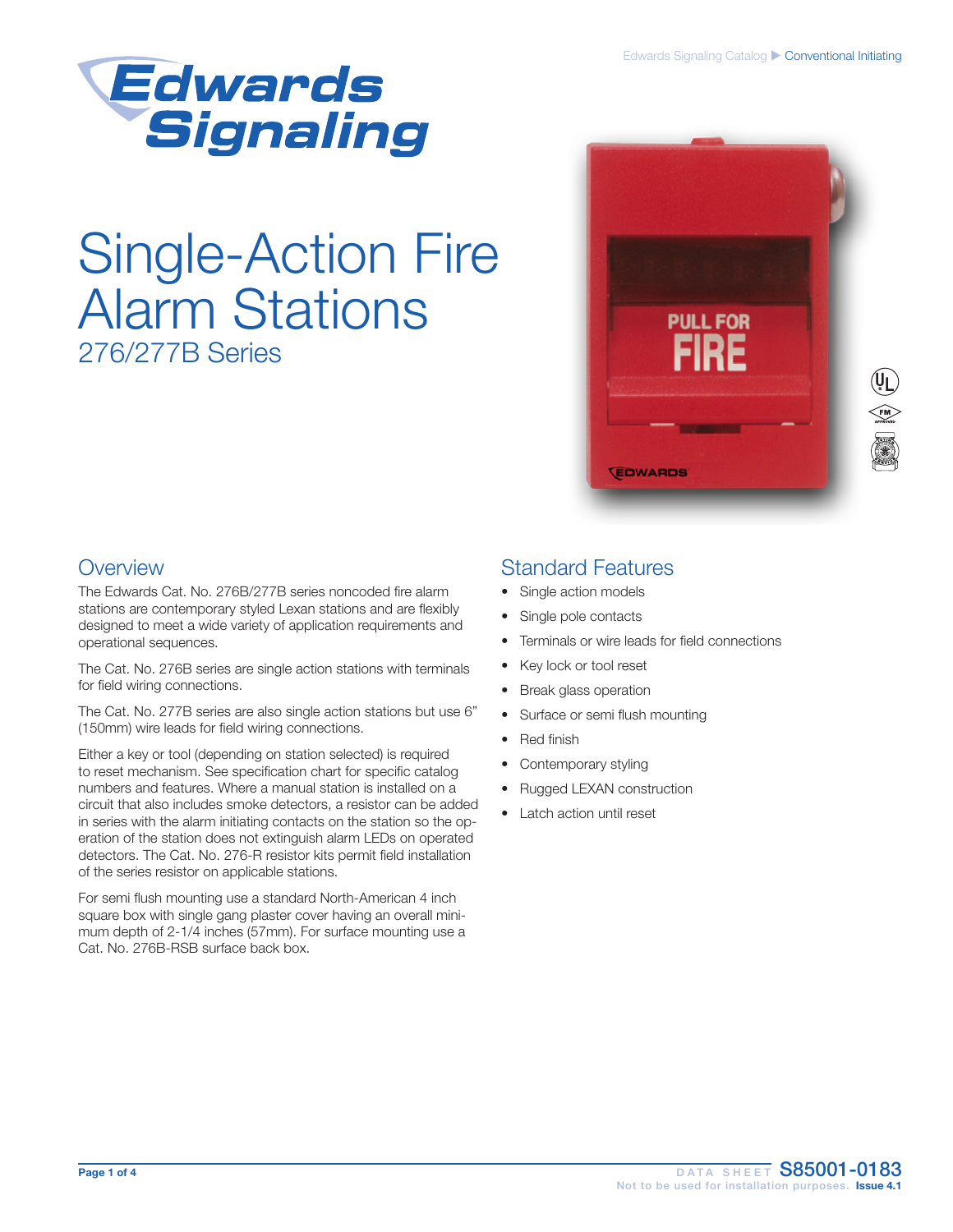### **Operation**

To initiate an alarm and break the glass rod, pull down on the handle marked "Pull for Fire".

The alarm handle latches in the pulled position until the station is manually reset. To reset, the station is opened using a Cat. No. 276-K1 key supplied with the station, or a tool; the toggle switch is restored to it's normal position, the break glass rod is replaced and the station is reclosed.

## Engineering Specifications

Furnish and install where indicated on plans, Cat. No. (Select one of the following:)

- (276B series single action manual stations with screw terminals)
- (277B series single action manual stations with 6 inch (150mm) wire leads)

for connection of installation wiring. All stations shall be of the noncoded break glass type.

The stations shall be constructed of red lexan with white raised letters. The alarm handle shall be marked "PULL FOR FIRE", to provide simple, concise instructions for activation of station by the general public.

Pulling the alarm handle shall break a glass rod and activate a toggle switch which shall cause the handle to latch in the alarm position. Momentary push button type switches shall not be acceptable. To reset the station it shall be necessary to open the station using (select one) (a key) (a special tool), restore the toggle switch to its normal position and replace the glass rod.

Stations shall be UL listed.

# Technical Specifications

#### Contact Ratings

#### General Alarm Switch/Keyswitch

| Single Pole | 3.0 Amps, 30 Vac, Resistive Load 1.0 Amps,<br>28 Vdc, Resistive Load |
|-------------|----------------------------------------------------------------------|
|             |                                                                      |

| Resistor Kit for use in stations connected to smoke detector<br>circuits |                                  |  |  |  |  |
|--------------------------------------------------------------------------|----------------------------------|--|--|--|--|
| (Optional 276-R)                                                         | 560 Ohms, ±5% 2 W                |  |  |  |  |
| <b>Station Housing</b>                                                   | Red Lexan 940 With White Letters |  |  |  |  |
| Weight                                                                   | 1 lb $(0.4 \text{ kg})$          |  |  |  |  |

### **Accessories**

| $276-GLR$                                                   | Replacement of Glass Rods                               |  |  |  |  |
|-------------------------------------------------------------|---------------------------------------------------------|--|--|--|--|
| 276-K1                                                      | Station Reset Key, Supplied with all Key Reset Stations |  |  |  |  |
| $276 - R^*$                                                 | Series Resistor Kit                                     |  |  |  |  |
| 276B-RSB                                                    | Surface Back Box, Red.                                  |  |  |  |  |
| *See Ordering Table to determine Kit for specific stations. |                                                         |  |  |  |  |

WARNING: These devices will not operate without electrical power. As fires frequently cause power interruptions, we suggest you discuss further safeguards with your local fire protection specialist.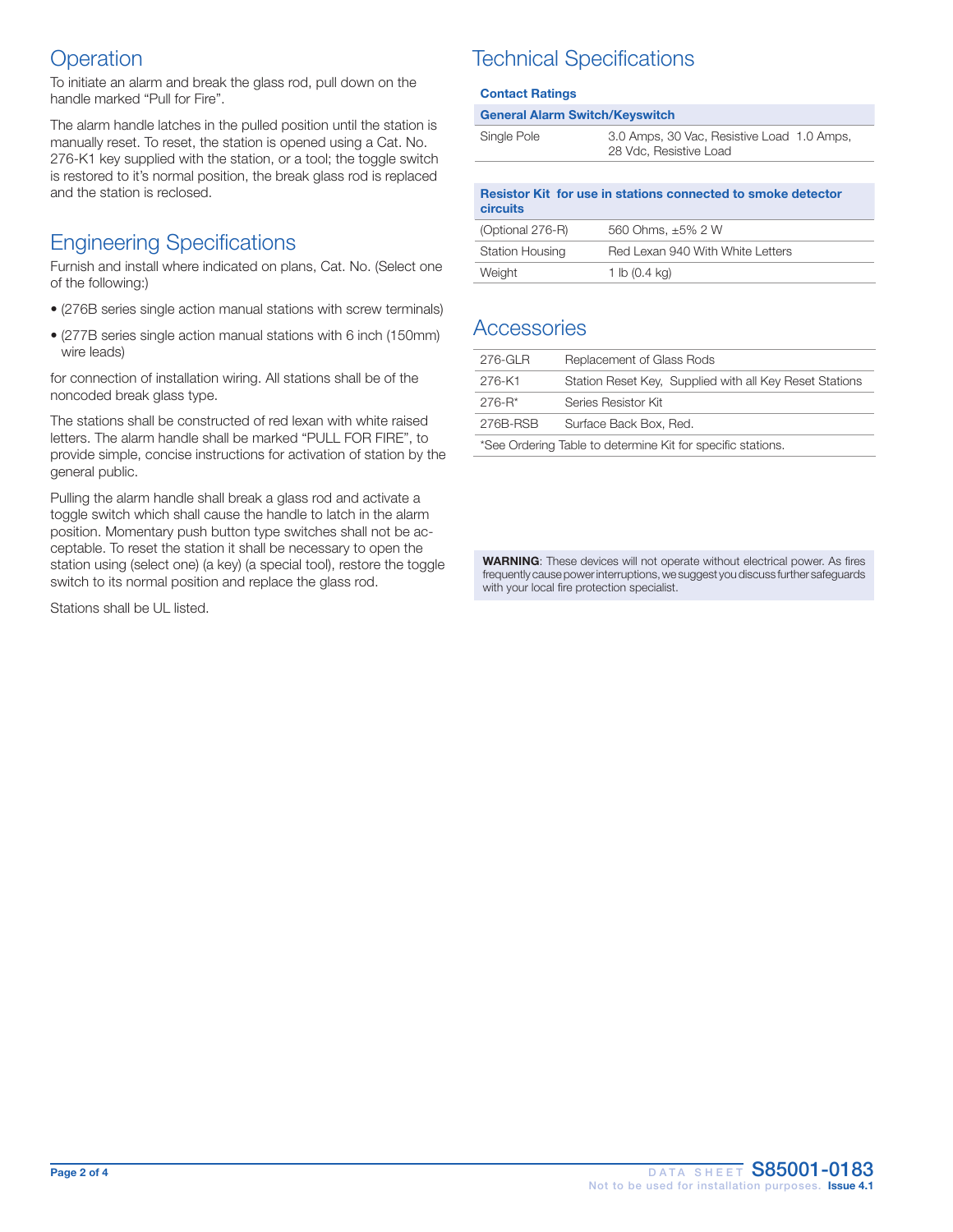# **Mounting**



## Ordering Information

| <b>Catalog</b><br><b>Number</b>            | <b>Field Connections</b>    |                                     | <b>Switch Contacts</b>           |                                      |                  | <b>Station Reset</b>      |                              | <b>Type Alarm</b>    |                                                 | <b>Agency</b><br><b>Approvals</b> |           |
|--------------------------------------------|-----------------------------|-------------------------------------|----------------------------------|--------------------------------------|------------------|---------------------------|------------------------------|----------------------|-------------------------------------------------|-----------------------------------|-----------|
| Single Ac-<br>tion Pull<br><b>Stations</b> | als<br>.≐<br>Screv<br>Termi | έ<br>ಕೆ<br>Ē<br>ēã<br>នី<br>ω<br>έē | 응<br>ಕ<br>S.<br>ಕಾ<br>န္ဟ န္မွ ၀ | ntact<br>۵ld<br>$\mathbf{o}$<br>ته ۵ | န<br><u>ဝိင်</u> | ठ<br>ä<br>Ф<br>o<br>Sirci | set<br>Tool<br>Opeis<br>Rese | set<br>Key<br>å<br>٥ | πal<br>cts<br><u>.ම</u><br>ς.<br>요<br>ဖာ<br>효효ㅇ | ី<br>त्त<br>요<br>호로<br>인수         | gg<br>로 공 |
| 276B-1110*<br>276B-1120*                   | X<br>X                      |                                     | $\checkmark$<br>ж                |                                      |                  |                           | X                            | X                    |                                                 | X                                 |           |
| 277B-1110                                  |                             | Χ                                   | Χ                                |                                      | X                |                           | X                            |                      |                                                 | X                                 | Χ         |

\*Suitable for optional resistor kit (276-R)